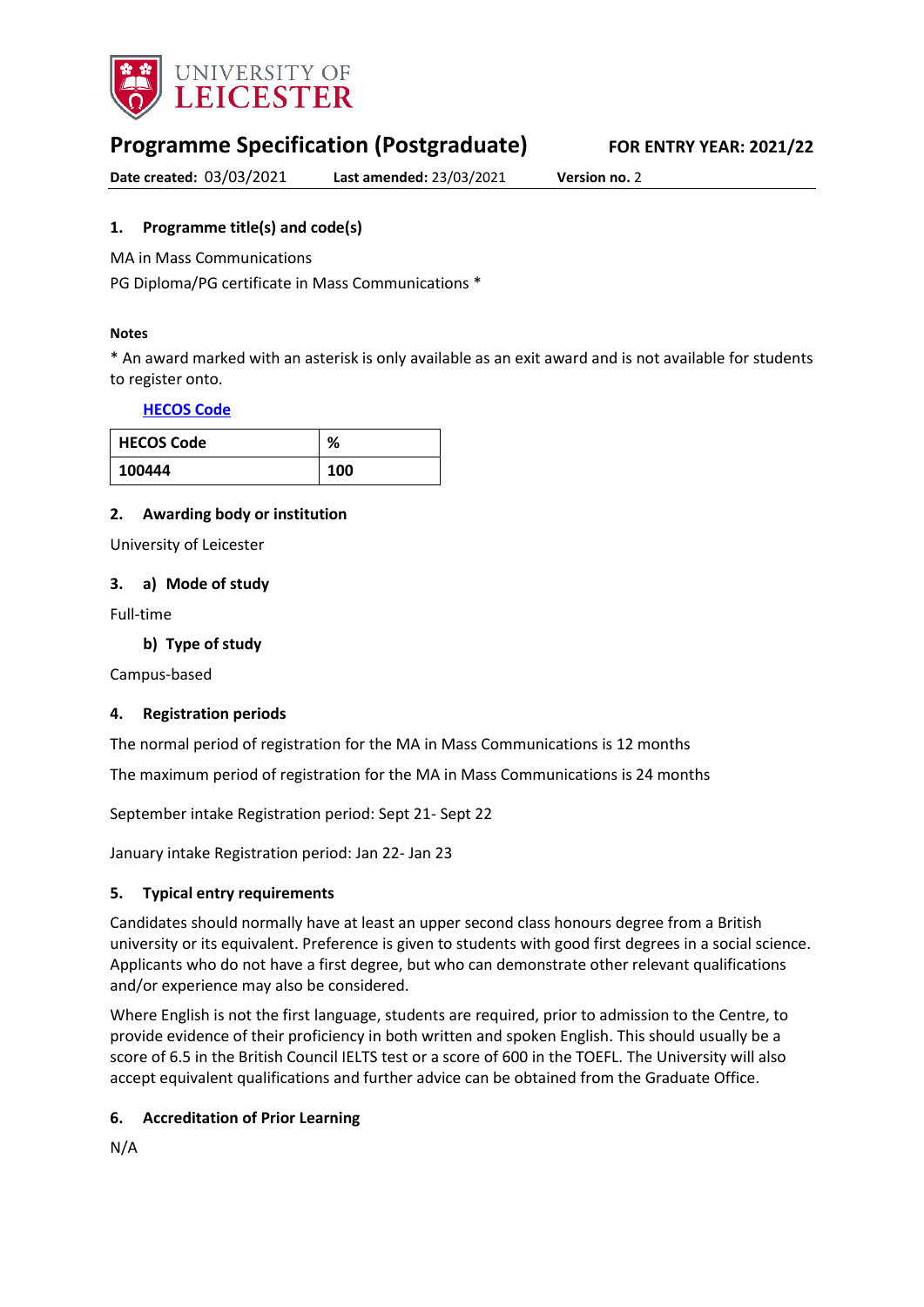## **7. Programme aims**

The programme aims to provide students with a critical knowledge of the historical development and key paradigm shifts in the study of media, culture and communication and with a comprehensive grounding in the theories and research necessary for studying, analysing, and understanding media and communication processes in both national and global contexts. The course provides extensive training in communication and social science research methods and approaches, including training in methods for studying new communication technologies, such as the internet, and training in webbased research.

Course objectives: at the end of the course students will have an understanding of:

• The relationship between contemporary media issues and social theory, including debates about media and modernity;

- The role of communication within processes of globalization;
- Ability to critically assess competing arguments in media and social theory;

• Different perspectives on the organisation of the mass media, and different frameworks for the analysis of the way such organisations operate both nationally and internationally;

• The organisational, professional and ideological constraints on the production of news and other media content;

• Key theories and models of media influence, media audiences and media consumption;

• The historical progression and socio-political context of research on media influence and media audiences;

- The social/audience/research implications of new media and communication technologies;
- The relationship between theory and method in the social sciences;

• The strengths and weaknesses of a broad range of approaches and methods for analyzing media and communication processes;

- How to identify, access and use information and communication resources in the social sciences;
- How to collect, manage, analyse and interpret communication and social science research data;

• How to formulate research questions, conceptualise research problems, design and carry out smallscale social science research.

#### **8. Reference points used to inform the programme specification**

- QAA Benchmarking Statement
- Framework for Higher Education Qualifications (FHEQ)
- UK Quality Code for Higher Education
- [University Learning](https://www2.le.ac.uk/offices/sas2/quality/learnteach) Strategy
- [University Assessment Strategy](https://www2.le.ac.uk/offices/sas2/quality/learnteach)
- University of Leicester Periodic Developmental Review Report
- External Examiners' reports (annual)
- United Nations Education for Sustainable Development Goals
- Student Destinations Data

#### **9. Programme Outcomes**

Unless otherwise stated, programme outcomes apply to all awards specified in [1.](#page-0-0) Programme title(s).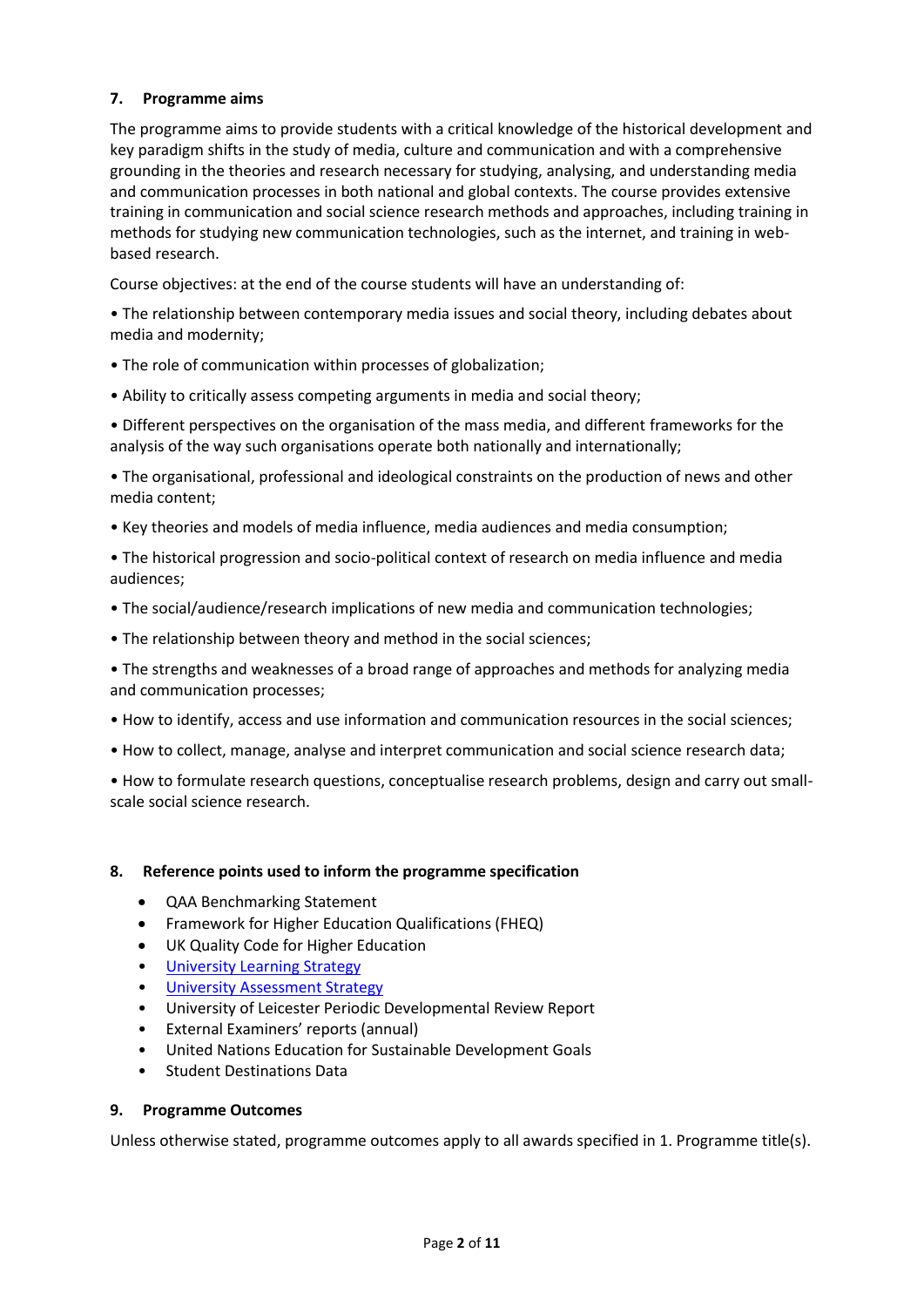# **Discipline specific knowledge and competencies**

## i) Knowledge

| <b>Intended Learning</b><br><b>Outcomes</b>                                                                                                                                                                                                                    | <b>Teaching and Learning Methods</b>                                                                    | <b>How Demonstrated?</b>                                                                                                                          |
|----------------------------------------------------------------------------------------------------------------------------------------------------------------------------------------------------------------------------------------------------------------|---------------------------------------------------------------------------------------------------------|---------------------------------------------------------------------------------------------------------------------------------------------------|
| Advanced knowledge of the<br>subject and of the historical<br>and socio-cultural context<br>of theorizing and research<br>in this field.<br>For the PG Cert:<br>Knowledge of the<br>theories, methodologies<br>and approaches used for<br>studying the subject | Lectures, seminars,<br>tutorials, group project<br>work, practical assignments,<br>independent research | Oral presentations, essays,<br>written assignments, multiple<br>choice quiz, research design<br>report, and, for the MA only, the<br>dissertation |
| For the MA and PG Dip:<br>Advanced knowledge of the<br>theories, methodologies and<br>approaches used for<br>studying the subject.                                                                                                                             | Lectures, seminars,<br>tutorials, group project<br>work, practical assignments,<br>independent research | Oral presentations, essays,<br>written assignments, multiple<br>choice quiz, research design<br>report, and, for the MA only, the<br>dissertation |

## ii) Concepts

| <b>Intended Learning</b><br><b>Outcomes</b>                                                                                                                                                  | <b>Teaching and Learning Methods</b>                                                                               | <b>How Demonstrated?</b>                                                                                                  |
|----------------------------------------------------------------------------------------------------------------------------------------------------------------------------------------------|--------------------------------------------------------------------------------------------------------------------|---------------------------------------------------------------------------------------------------------------------------|
| For the PG Cert:<br>Describe and explain<br>media organizations,<br>media professionals, and<br>media and<br>communication processes<br>in both national and<br>global contexts.             | Lectures, seminars, tutorials,<br>independent research, one-to-<br>one meetings/supervision<br>during office hours | Oral presentations, essays,<br>research design report, multiple<br>choice quiz, and, for the MA only,<br>the dissertation |
| For the MA and PG Dip:<br>Describe, explain and<br>discuss media organizations,<br>media professionals, and<br>media and communication<br>processes in both national<br>and global contexts. | Lectures, seminars, tutorials,<br>independent research, one-to-<br>one meetings/supervision<br>during office hours | Oral presentations, essays,<br>research design report, multiple<br>choice quiz, and, for the MA only,<br>the dissertation |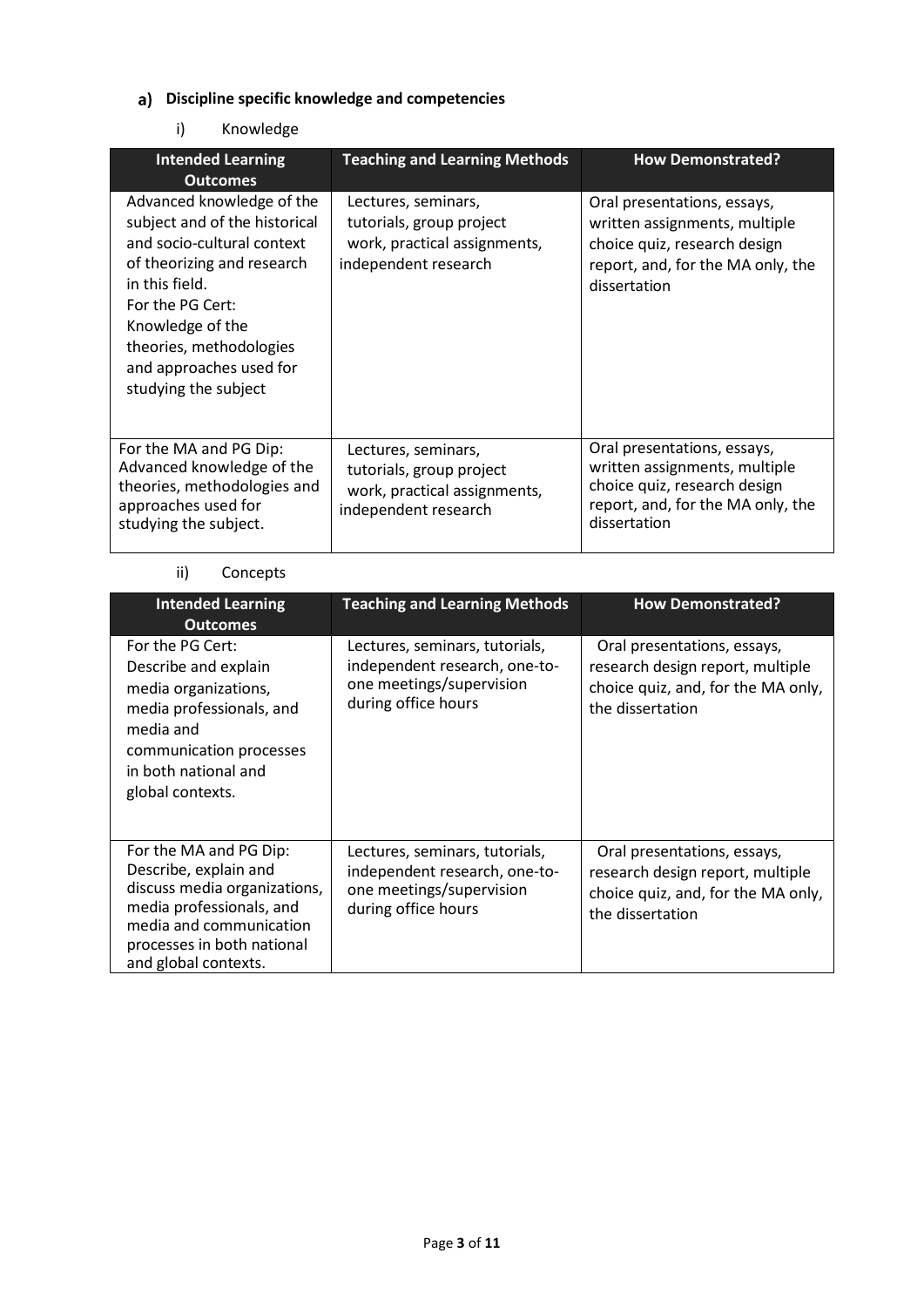## iii) Techniques

| <b>Intended Learning</b><br><b>Outcomes</b>                                                                                         | <b>Teaching and Learning Methods</b>                                                              | <b>How Demonstrated?</b>                                                                                                                                     |
|-------------------------------------------------------------------------------------------------------------------------------------|---------------------------------------------------------------------------------------------------|--------------------------------------------------------------------------------------------------------------------------------------------------------------|
| For the PG Cert:<br>Describe the<br>techniques that are<br>central to the study of<br>the media and<br>communication.               | Five core one-semester modules<br>in the subject, options, seminars<br>and dissertation tutorials | Oral presentations, essays,<br>research design report, research<br>reflection assignment, multiple<br>choice quiz, and, for the MA only,<br>the dissertation |
| For the MA and PG Cert:<br>Describe and apply the<br>techniques that are central<br>to the study of the media<br>and communication. | Five core one-semester modules<br>in the subject, options, seminars<br>and dissertation tutorials | Oral presentations, essays,<br>research design report, research<br>reflection assignment, multiple<br>choice quiz, and, for the MA<br>only, the dissertation |

## iv) Critical analysis

| <b>Intended Learning</b><br><b>Outcomes</b>                                                                                                  | <b>Teaching and Learning Methods</b>                                                                               | <b>How Demonstrated?</b>                                                                                                                                     |
|----------------------------------------------------------------------------------------------------------------------------------------------|--------------------------------------------------------------------------------------------------------------------|--------------------------------------------------------------------------------------------------------------------------------------------------------------|
| For the PG Cert: Describe<br>concepts and techniques<br>with independence, rigor<br>and self-reflexivity.                                    | Lectures, seminars, tutorials,<br>independent research, one-to-<br>one meetings/supervision<br>during office hours | Oral presentations, essays,<br>research design report, research<br>reflection assignment, multiple<br>choice quiz, and, for the MA<br>only, the dissertation |
| For the MA and PG Dip:<br>Critically discuss and<br>evaluate concepts and<br>techniques with<br>independence, rigor and<br>self-reflexivity. | Lectures, seminars, tutorials,<br>independent research, one-to-<br>one meetings/supervision<br>during office hours | Oral presentations, essays,<br>research design report, research<br>reflection assignment, multiple<br>choice quiz, and, for the MA<br>only, the dissertation |

### v) Presentation

| <b>Intended Learning</b><br><b>Outcomes</b>                                                                                                                                                                                                                                                                                                         | <b>Teaching and Learning Methods</b>                                                                    | <b>How Demonstrated?</b>                                                                                                 |
|-----------------------------------------------------------------------------------------------------------------------------------------------------------------------------------------------------------------------------------------------------------------------------------------------------------------------------------------------------|---------------------------------------------------------------------------------------------------------|--------------------------------------------------------------------------------------------------------------------------|
| Ability to: organize research<br>material to present<br>coherent and effective<br>arguments; to distinguish<br>between different kinds of<br>relevant and non-relevant<br>sources and<br>material; to work individually<br>and in groups to present<br>findings; to write-up and deliver<br>oral reports on findings to a<br>professional standard. | Seminars, tutorials, independent<br>Research, one-to-one<br>meetings/supervision during<br>office hours | Oral presentations, essays,<br>written assignments, research<br>design report, and, for<br>the MA only, the dissertation |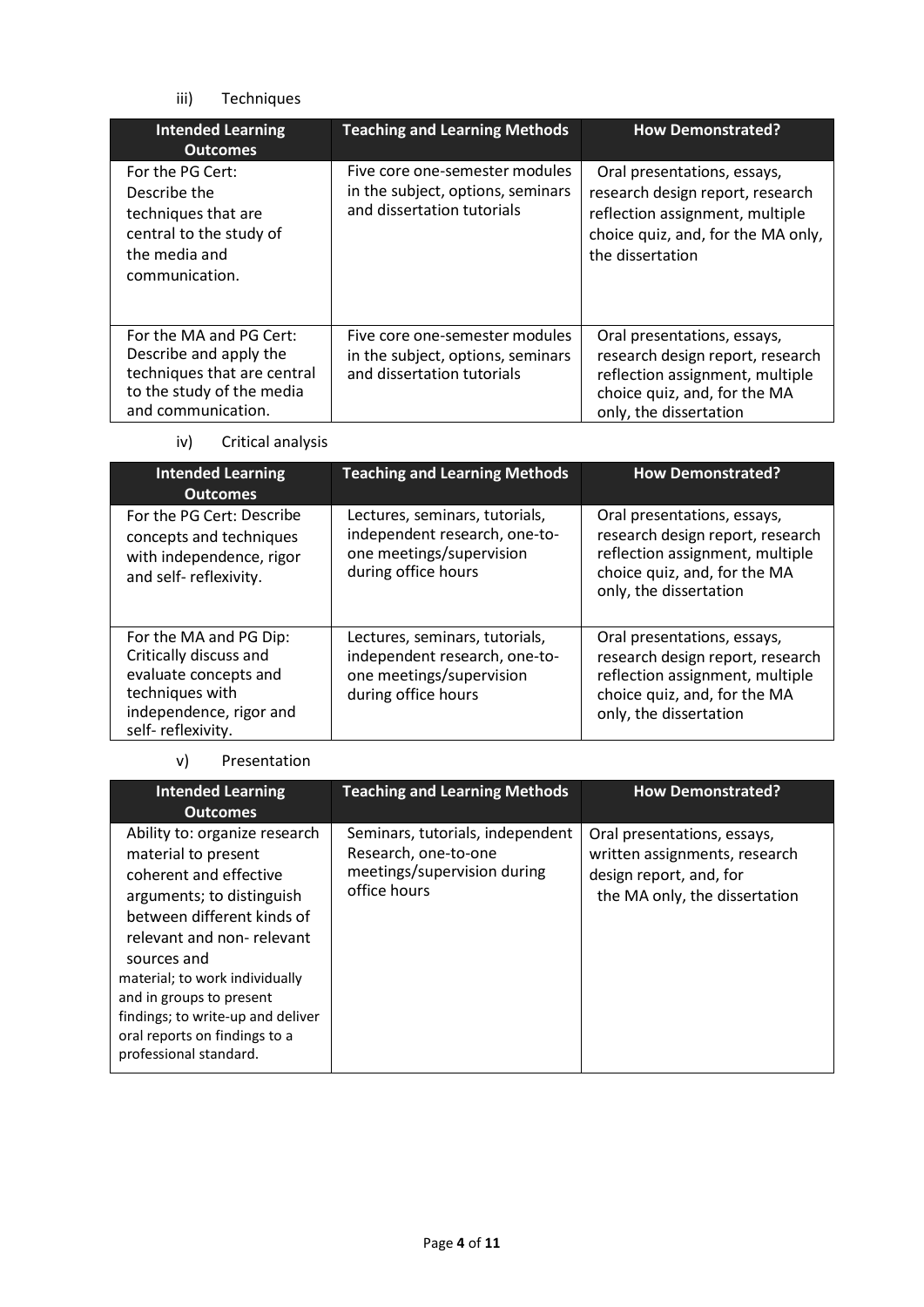vi) Appraisal of evidence

| <b>Intended Learning</b>                                                                                                                                                                                                                                                                    | <b>Teaching and Learning Methods</b>                                                                    | <b>How Demonstrated?</b>                                                                                                |
|---------------------------------------------------------------------------------------------------------------------------------------------------------------------------------------------------------------------------------------------------------------------------------------------|---------------------------------------------------------------------------------------------------------|-------------------------------------------------------------------------------------------------------------------------|
| <b>Outcomes</b>                                                                                                                                                                                                                                                                             |                                                                                                         |                                                                                                                         |
| For the PG Cert:<br>Describe a variety of<br>complex conceptual,<br>theoretical and historical<br>issues; assess the<br>relevance and quality of a<br>range of primary and<br>secondary literature and<br>sources.                                                                          | Seminars, tutorials, independent<br>Research, one-to-one<br>meetings/supervision during<br>office hours | Oral presentations, essays,<br>written assignments, research<br>design report, and, forthe MA<br>only, the dissertation |
| For the PG Dip and MA:<br>Ability to analyse, compare,<br>contrast, and critically<br>assess a variety of complex<br>conceptual, theoretical and<br>historical issues; assess the<br>relevance and quality of a<br>substantial range of primary<br>and secondary literature<br>and sources. | Seminars, tutorials, independent<br>Research, one-to-one<br>meetings/supervision during<br>office hours | Oral presentations, essays,<br>written assignments, research<br>design report, and, forthe MA<br>only, the dissertation |
| For the MA only: in<br>addition, the ability to<br>mount and sustain an<br>independent level of inquiry<br>at an advanced level.                                                                                                                                                            | Seminars, tutorials, independent<br>Research, one-to-one<br>meetings/supervision during<br>office hours | Oral presentations, essays,<br>written assignments, research<br>design report, and, forthe MA<br>only, the dissertation |

# **b)** Transferable skills

i) Research skills

| <b>Intended Learning</b><br><b>Outcomes</b>                                                                                                                                                                                                                                                                                      | <b>Teaching and Learning Methods</b>                                                                                                                 | <b>How Demonstrated?</b>                                                                                                                                    |
|----------------------------------------------------------------------------------------------------------------------------------------------------------------------------------------------------------------------------------------------------------------------------------------------------------------------------------|------------------------------------------------------------------------------------------------------------------------------------------------------|-------------------------------------------------------------------------------------------------------------------------------------------------------------|
| Progressive improvement in<br>the ability to locate,<br>organise and marshal<br>evidence, formulate<br>research questions;<br>conceptualise, plan and<br>execute research, applying<br>appropriate methods;<br>analyse complex ideas,<br>theories and data; report<br>findings;<br>construct sophisticated<br>critical arguments | Through progressive modes of<br>assessment, from essays to the<br>dissertation, which draw on<br>increasing levels of knowledge<br>and understanding | Oral presentations, essays,<br>written assignments, research<br>design report, research<br>reflection assignment, and, for<br>the MA only, the dissertation |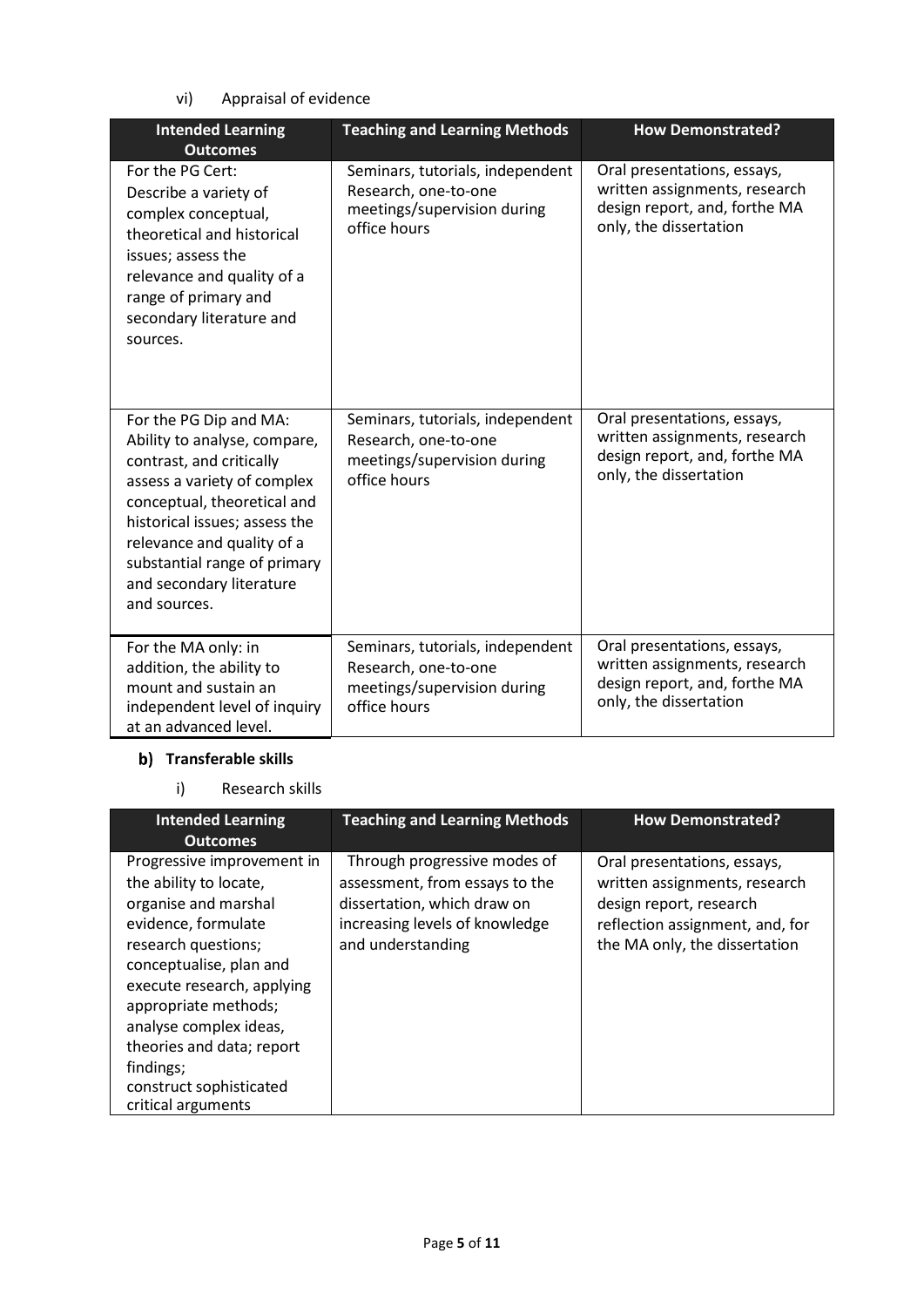## ii) Communication skills

| <b>Intended Learning</b><br><b>Outcomes</b>                                                                                                                                                                                      | <b>Teaching and Learning Methods</b>                                                                       | <b>How Demonstrated?</b>                                                                                                                                  |
|----------------------------------------------------------------------------------------------------------------------------------------------------------------------------------------------------------------------------------|------------------------------------------------------------------------------------------------------------|-----------------------------------------------------------------------------------------------------------------------------------------------------------|
| Ability to: deliver oral<br>presentations to<br>professional standard;<br>work effectively in<br>a group to complete the<br>research methods<br>assignment; respond<br>effectively to questioning;<br>write cogently and clearly | Lectures, seminars, group-work<br>and tutorials, one-to-one<br>meetings/supervision during<br>office hours | Oral presentations, essays,<br>written assignments, research<br>design report, research<br>reflection exercise, and, for the<br>MA only, the dissertation |

### iii) Data presentation

| <b>Intended Learning</b><br><b>Outcomes</b>                                                                                                                                                              | <b>Teaching and Learning Methods</b>                                                                    | <b>How Demonstrated?</b>                                                                                                                                    |
|----------------------------------------------------------------------------------------------------------------------------------------------------------------------------------------------------------|---------------------------------------------------------------------------------------------------------|-------------------------------------------------------------------------------------------------------------------------------------------------------------|
| Ability to utilise appropriate<br>computer software for data<br>management and<br>presentation purposes, and<br>ability to present research<br>clearly and effectively using<br>appropriate IT resources | Modules, assignment, seminar<br>feedback; and, for the MA,<br>dissertation supervision and<br>feedback. | Oral presentations, essays,<br>written assignments, research<br>design report, research reflection<br>assignment, and, for<br>the MA only, the dissertation |

# iv) Information technology

| <b>Intended Learning</b><br><b>Outcomes</b>                                                                          | <b>Teaching and Learning Methods</b>                        | <b>How Demonstrated?</b>                                                                                                 |
|----------------------------------------------------------------------------------------------------------------------|-------------------------------------------------------------|--------------------------------------------------------------------------------------------------------------------------|
| Use word processing the<br>preparation of written work.<br>Use the internet to<br>access appropriate<br>information. | Lectures, seminars, practical<br>exercises and own research | Oral presentations, essays,<br>written assignments, research<br>design report, and, for<br>the MA only, the dissertation |
| Use specialist software for<br>the analysis of qualitative<br>and quantitative data.                                 |                                                             |                                                                                                                          |

### v) Problem solving

| <b>Intended Learning</b><br><b>Outcomes</b>      | <b>Teaching and Learning Methods</b>                          | <b>How Demonstrated?</b>                                                                                                 |
|--------------------------------------------------|---------------------------------------------------------------|--------------------------------------------------------------------------------------------------------------------------|
| Demonstrate problem<br>formulation and solution. | Lectures, seminars, tutorials,<br>independent and group work. | Oral presentations, essays,<br>written assignments, research<br>design report, and, for<br>the MA only, the dissertation |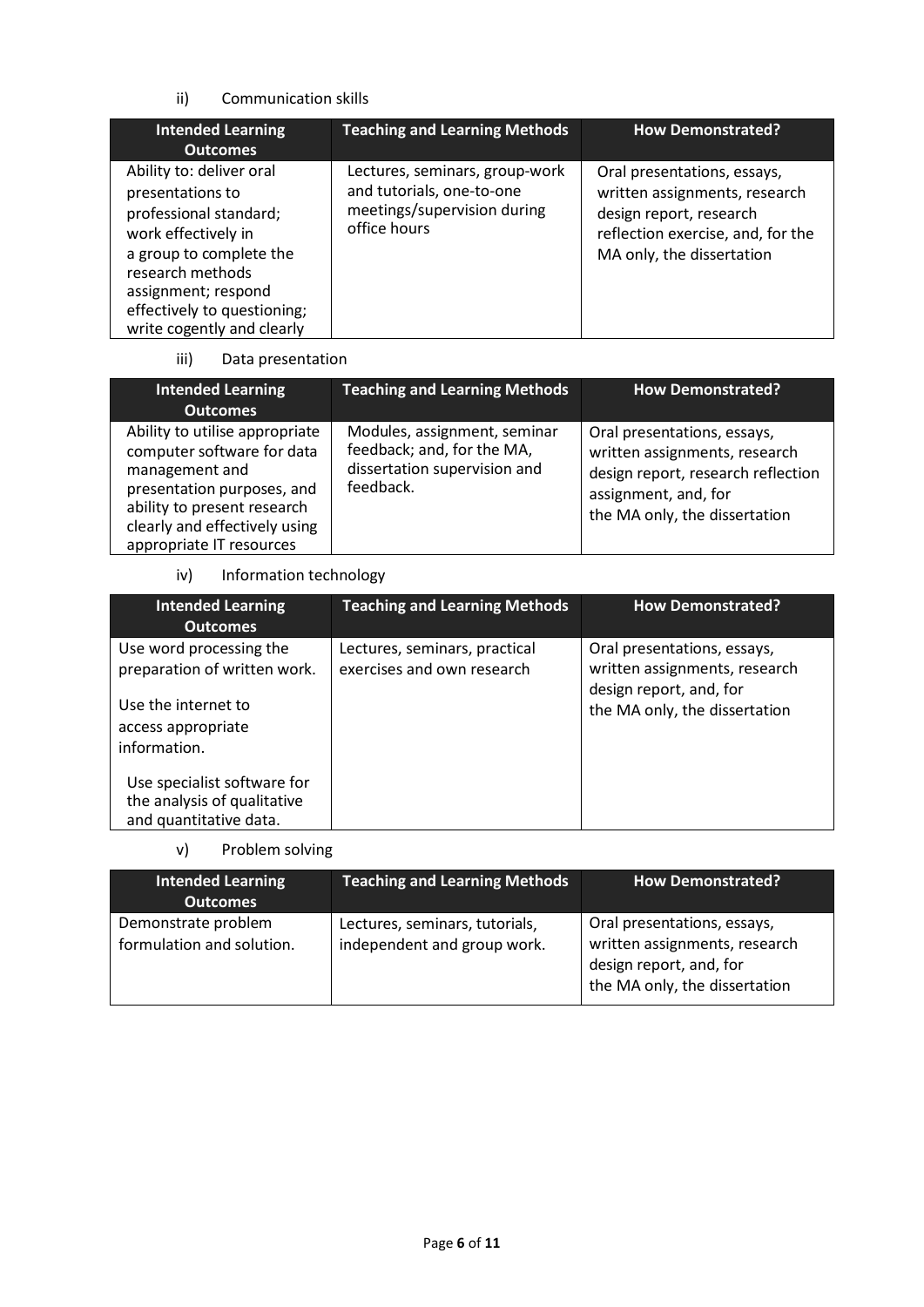## vi) Working relationships

| <b>Intended Learning</b><br><b>Outcomes</b>                                                                                                                                                | <b>Teaching and Learning Methods</b>                                   | <b>How Demonstrated?</b>                                                                                   |
|--------------------------------------------------------------------------------------------------------------------------------------------------------------------------------------------|------------------------------------------------------------------------|------------------------------------------------------------------------------------------------------------|
| Combination of individual<br>and group skills related to<br>project development,<br>research and assessment of<br>findings. Knowing how and<br>when to draw on the<br>expertise of others. | Seminar activities, tutorials,<br>group work, dissertation<br>proposal | Seminar and group work,<br>tutorials, and, for the MA only,<br>the preparation of dissertation<br>proposal |

## vii) Managing learning

| <b>Intended Learning</b><br><b>Outcomes</b>                                                                                                                                                                                                                                                                                        | <b>Teaching and Learning Methods</b>                                                                                                                                           | <b>How Demonstrated?</b>                                                                             |
|------------------------------------------------------------------------------------------------------------------------------------------------------------------------------------------------------------------------------------------------------------------------------------------------------------------------------------|--------------------------------------------------------------------------------------------------------------------------------------------------------------------------------|------------------------------------------------------------------------------------------------------|
| Identify suitable material<br>for specific essays from<br>reading lists, library and<br>web-based sources. For the<br>MA only, to identify a<br>credible research project,<br>drawing up a realistic<br>research time-table,<br>identifying and applying<br>suitable research methods,<br>reflecting on and writing up<br>results. | Media Research Methods and<br><b>Researching Media and Public</b><br>Communication, tutorials, ,<br>group exercises, one-to-one<br>meetings/supervision during<br>office hours | Oral presentations, essays,<br>research design assignment, and,<br>for the MA only, the dissertation |

### viii) Career management

| <b>Intended Learning</b><br><b>Outcomes</b> | <b>Teaching and Learning Methods</b> | How Demonstrated?                  |
|---------------------------------------------|--------------------------------------|------------------------------------|
| Develop the ability to apply                | Working with colleagues from a       | Student evaluation of the course   |
| the                                         | wide range of professional           | and students' reflections on their |
| skills and knowledge gained                 | backgrounds, independent             | own personal and professional      |
| to existing and potential                   | research and dissertation            | development in tutorials and face  |
| future occupational contexts                | supervision                          | to face group discussions          |

## **10. Special features**

The programme will be jointly taught by a team of academic staff who deliver world leading or international famous research in the fields of media and communication. Teaching will include lectures, seminars, workshops and tutorials. Students will be actively involved in classroom discussions, group exercises and in individual projects. The course provides extensive training in communication research, methodology and theory. It provides students with a thorough grounding in the theories, approaches and research necessary for studying, analysing, and understanding media and public communication processes in both national and global contexts. Building on a comprehensive overview of the history of the study of media and communication, the course enables students to critically engage with contemporary debates on the social, political and cultural roles of media and communication in modern societies. Emphasis is given to training in the full range of quantitative and qualitative methods and approaches necessary for analysing all aspects of the communication process, from media organisations, media professionals and production to media content, audiences and cultural consumption. Students will learn and practice formative skills as well as have a chance to demonstrate the skills they have learned and the levels of their skills they have reached.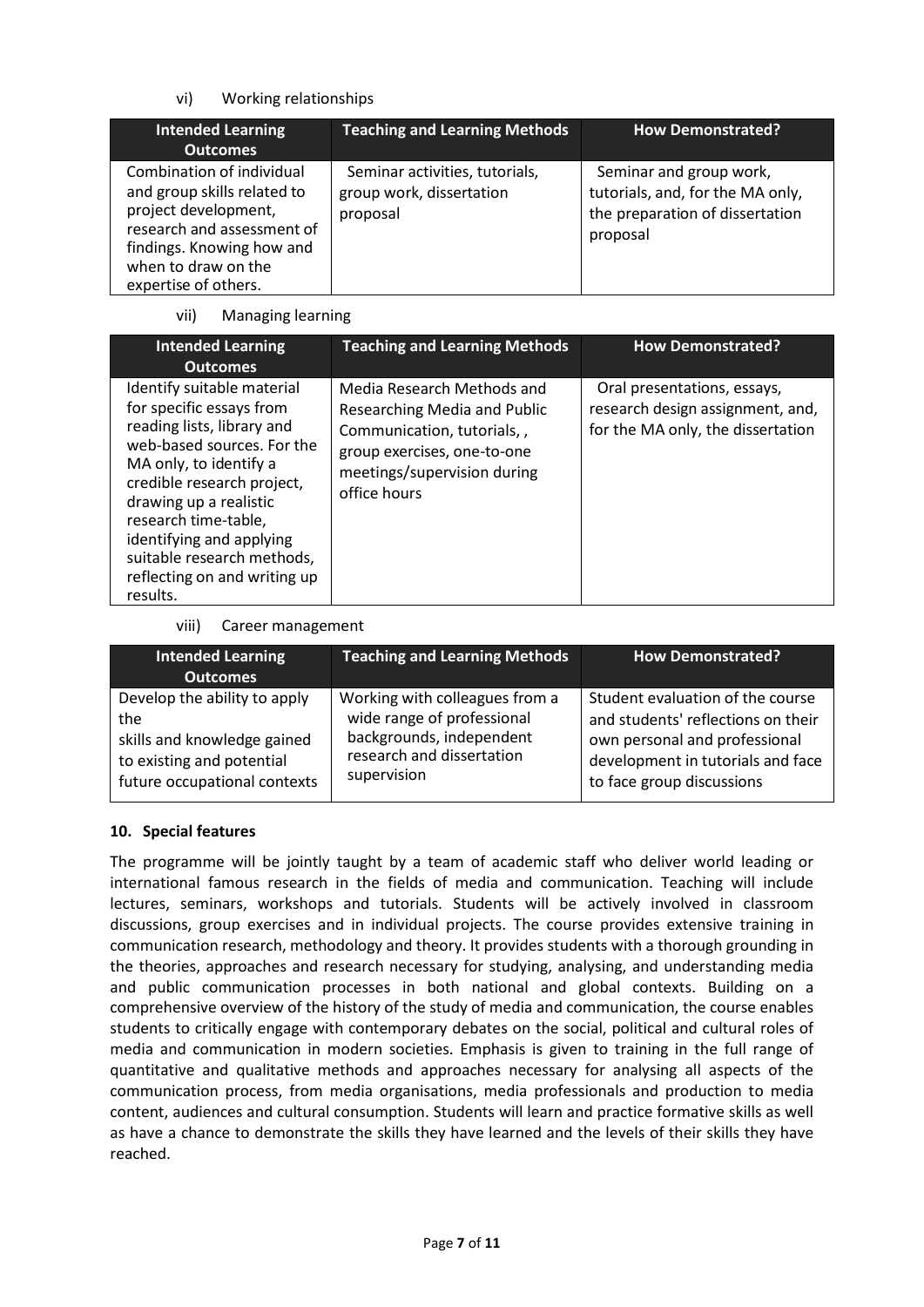## **11. Indicators of programme quality**

The programme has the longest history in the department and has attracted a large number of students. External examiners regularly praise the MA in Mass Communication for its comprehensiveness, up- to-dateness and coherence. Students who have completed our programmes have gone on to successful careers in academia, teaching, commercial research, and a wide range of media and communications-related occupations.

### **12. Criteria for award and classification**

This programme follows the standard scheme of taught postgraduate award and classification set out i[n Senate Regulations](http://www.le.ac.uk/senate-regulations) – see the version of *Senate Regulation 6 governing taught postgraduate programmes of study* relevant to year of entry.

### **13. Progression points**

As defined i[n Senate Regulations](http://www.le.ac.uk/senate-regulation6) - refer to the version of *Senate Regulation 6 governing taught postgraduate programmes of study* relevant to year of entry.

In cases where a student has failed to meet a requirement to progress he or she will be required to withdraw from the course and a recommendation will be made to the Board of Examiners for an intermediate/exit award where appropriate.

#### **14. Rules relating to re-sits or re-submissions**

As defined i[n Senate Regulations](http://www.le.ac.uk/senate-regulation6) - refer to the version of *Senate Regulation 6 governing taught postgraduate programmes of study* relevant to year of entry.

#### **15. External Examiners reports**

The details of the External Examiner(s) for this programme and the most recent External Examiners' reports for this programme can be found at **exampapers@Leicester** [log-in required]

## **16. Additional features** (e.g. timetable for admissions)

n/a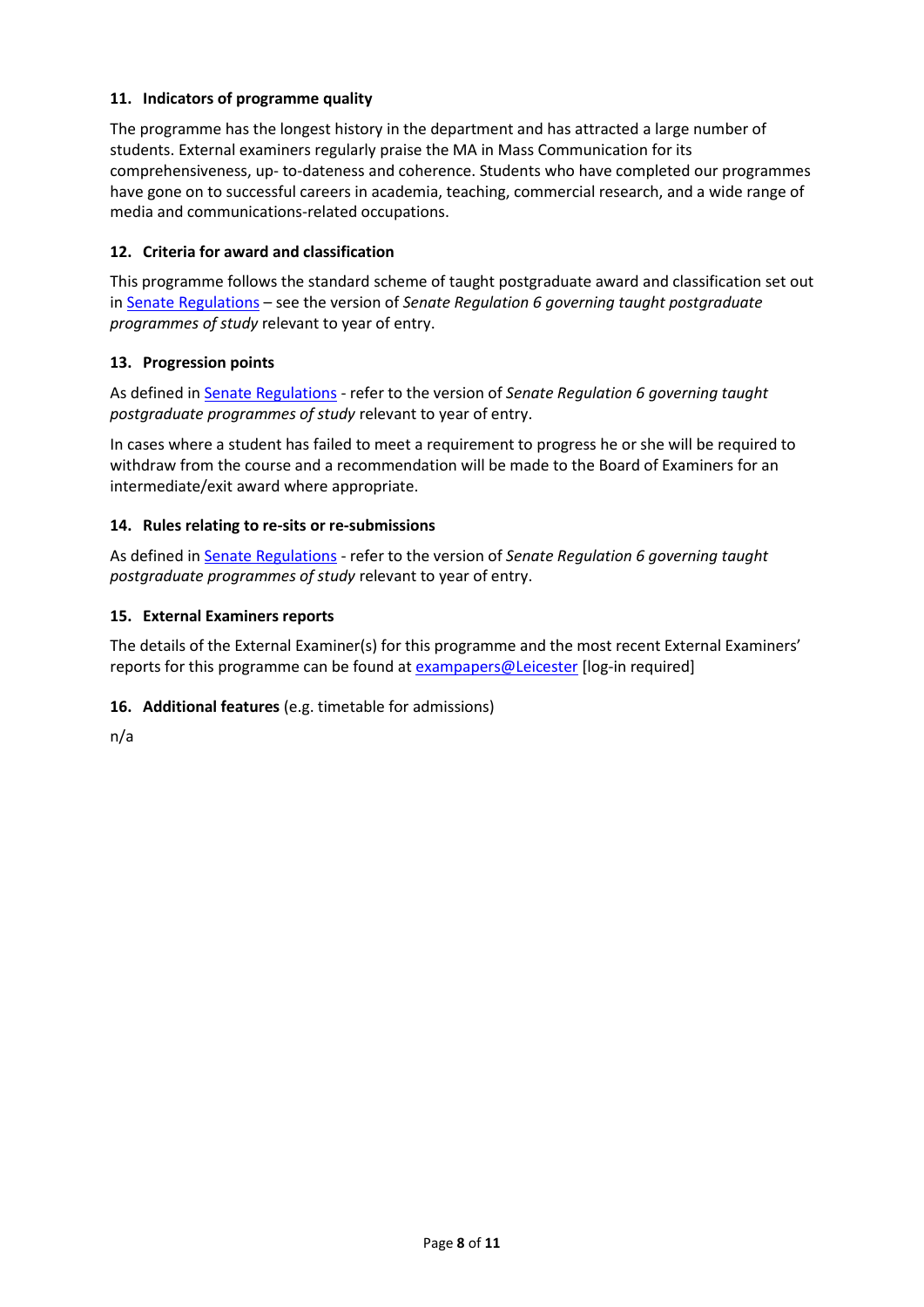

# **Programme Specification (Postgraduate) FOR ENTRY YEAR: 2021/22**

**Date created:** March 2021 **Last amended:** 23/03/2021 **Version no.** 2

## **Appendix 1: Programme structure (programme regulations)**

The University regularly reviews its programmes and modules to ensure that they reflect the current status of the discipline and offer the best learning experience to students. On occasion, it may be necessary to alter particular aspects of a course or module.

MA/Postgraduate Diploma in Mass Communications

For January 22 intake Semester 1 modules will be delivered during Spring semester (January to March '22) & Semester 2 modules in Summer term (April- July 22)

#### **Credit breakdown**

| <b>Status</b>        | <b>Year long</b>   | Semester 1         | Semester 2         | <b>Other delivery</b><br>period |
|----------------------|--------------------|--------------------|--------------------|---------------------------------|
| Core taught          | Choose an<br>item. | 60 credits         | 30 credits         | Choose an<br>item.              |
| Optional             | Choose an<br>item. | Choose an<br>item. | 30 credits         | Choose an<br>item.              |
| Dissertation/project | 60 credits         | Choose an<br>item. | Choose an<br>item. | Choose an<br>item.              |

180 credits in total

## **Level 7/Year 1 2020/21**

### Core modules

| Delivery period | Code   | <b>Title</b>                                      | <b>Credits</b> |
|-----------------|--------|---------------------------------------------------|----------------|
| Semester 1      | MS7009 | Contemporary Issues in Media and Cultural Studies |                |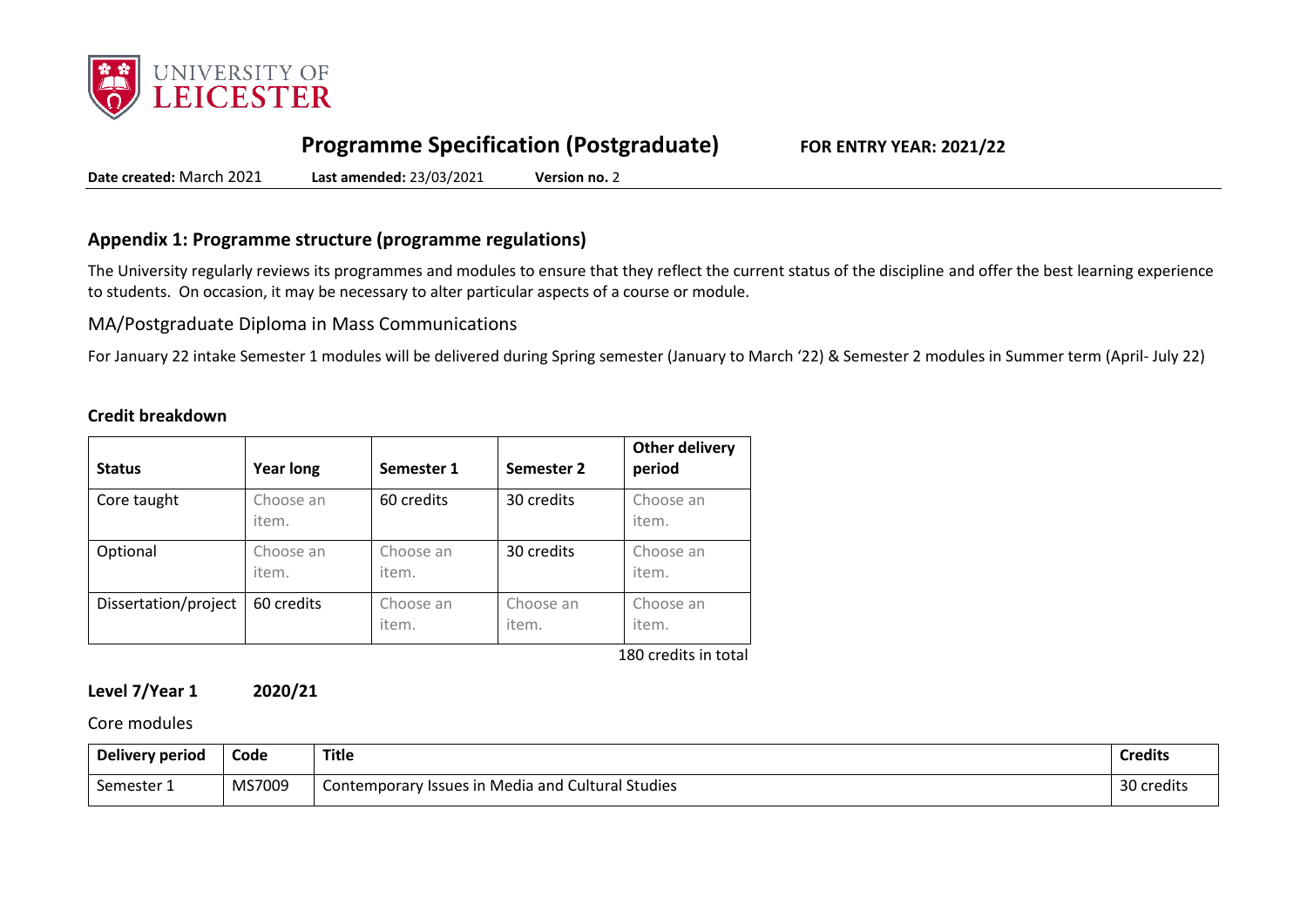| <b>Delivery period</b> | Code   | <b>Title</b>                               | <b>Credits</b> |
|------------------------|--------|--------------------------------------------|----------------|
| Semester 1             | MS7400 | Media Research Methods                     | 15 credits     |
| Semester 1             | MS7002 | <b>Mass Communication Theory</b>           | 15 credits     |
| Semester 2             | MS7013 | Media Audiences and Users                  | 15 credits     |
| Semester 2             | MS7025 | Researching Media and Public Communication |                |
| Term 3                 | MS7012 | <b>Dissertation</b>                        | 60 credits     |

#### **Notes**

MS7012 is compulsory only for degree of MA

Option modules

| <b>Delivery period</b> | Code   | <b>Title</b>                                                  |            |
|------------------------|--------|---------------------------------------------------------------|------------|
| Semester 2             | MS7224 | Digital Media, Online Persuasion and Behavioural Change       |            |
| Semester 2             | MS7087 | Critical Approaches to Data Analytics and the Digital Economy |            |
| Semester 2             | MS7082 | <b>Global Communications and Development</b>                  |            |
| Semester 2             | MS7006 | Global Affairs: Actors, Communication and Culture             |            |
| Semester 2             | MS7310 | <b>Strategic Communication Management</b>                     |            |
| Semester 2             | MS7307 | <b>Promotional Cultures</b>                                   | 15 credits |
| Semester 2             | MS7081 | Advertising and Promotion in the Digital Age                  |            |
| Semester 2             | MS7021 | <b>Health Communication in Global Context</b>                 |            |

#### **Notes**

This is an indicative list of option modules and not definitive of what will be available. Option module choice is also subject to availability, timetabling, student number restrictions and, where appropriate, students having taken appropriate pre-requisite modules.

## **Updates to the programme**

| - Academic vear affected | Module Code(s) | Update |
|--------------------------|----------------|--------|
|--------------------------|----------------|--------|